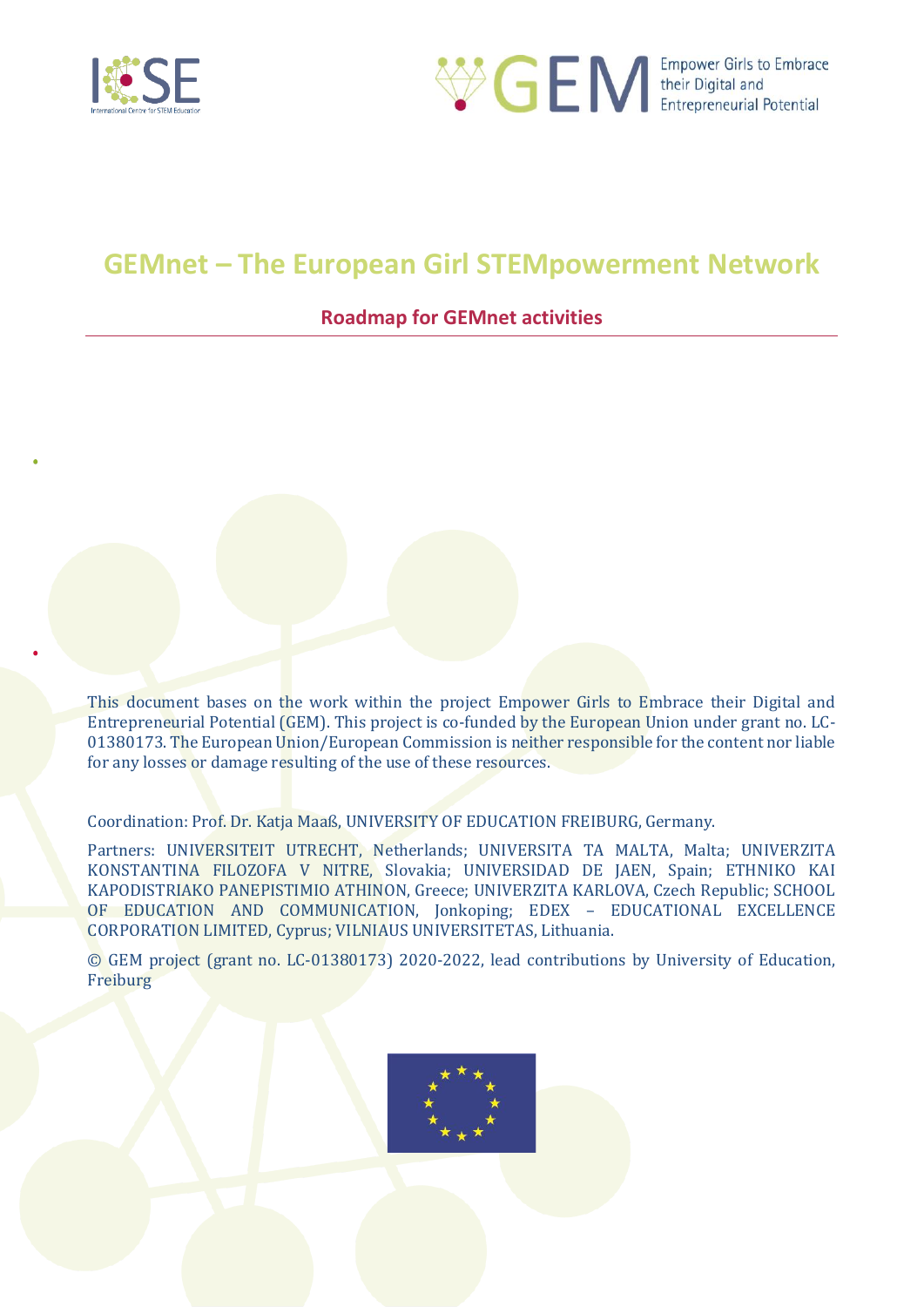



# **Contents**

| $\label{eq:1} \begin{minipage}{0.9\linewidth} \begin{minipage}{0.9\linewidth} \begin{minipage}{0.9\linewidth} \begin{minipage}{0.9\linewidth} \end{minipage} \begin{minipage}{0.9\linewidth} \end{minipage} \begin{minipage}{0.9\linewidth} \begin{minipage}{0.9\linewidth} \end{minipage} \begin{minipage}{0.9\linewidth} \end{minipage} \begin{minipage}{0.9\linewidth} \end{minipage} \begin{minipage}{0.9\linewidth} \end{minipage} \begin{minipage}{0.9\linewidth} \end{minipage} \begin{minipage}{0.9\linewidth} \end{minipage} \$ |  |
|------------------------------------------------------------------------------------------------------------------------------------------------------------------------------------------------------------------------------------------------------------------------------------------------------------------------------------------------------------------------------------------------------------------------------------------------------------------------------------------------------------------------------------------|--|
|                                                                                                                                                                                                                                                                                                                                                                                                                                                                                                                                          |  |
|                                                                                                                                                                                                                                                                                                                                                                                                                                                                                                                                          |  |
|                                                                                                                                                                                                                                                                                                                                                                                                                                                                                                                                          |  |
|                                                                                                                                                                                                                                                                                                                                                                                                                                                                                                                                          |  |
|                                                                                                                                                                                                                                                                                                                                                                                                                                                                                                                                          |  |
|                                                                                                                                                                                                                                                                                                                                                                                                                                                                                                                                          |  |
|                                                                                                                                                                                                                                                                                                                                                                                                                                                                                                                                          |  |
|                                                                                                                                                                                                                                                                                                                                                                                                                                                                                                                                          |  |

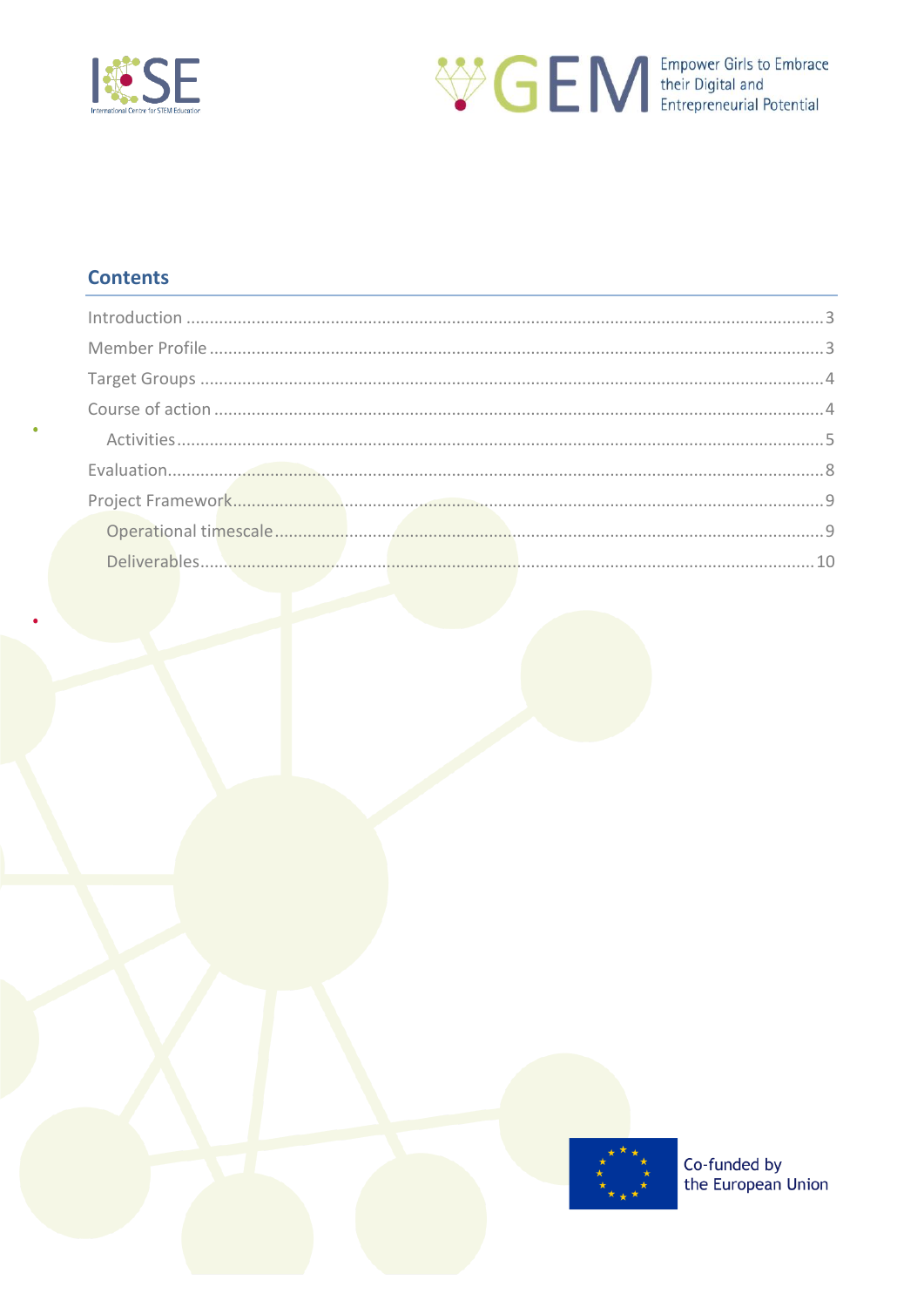



## <span id="page-2-0"></span>**Introduction**

**GEM - Empower Girls to Embrace their Digital and Entrepreneurial Potential (2020-2022)** is a European Union co-funded pilot project, aiming to encourage girls' interest in STEM and ICT subjects and inspire them to choose careers and become entrepreneurs in these fields.

To achieve this aim, the project works on two main fields of action:

The one is to provide cost-free STEM summer camps for girls aged 12-18 in 10 European countries with an explicit focus on inspiring participating girls, offering them a possibility to enjoy themselves in the context of STEM and enjoy STEM. The camps intend to create a space where girls learn about, from and for STEM and each other and take a bunch of positive STEM experiences home.

As most STEM events for girls (such as Girls' Days in Companies), the summer camps are one-time events. However, it is essential to take up on the affects of such events and deepen the impact of these (positive) effects long-term. Positive outcomes of one-time events shall not be lost, but society must enable girls to capitalize on the benefits of female-focused STEM activities to a maximum effect. It is also important to continuously guide and support girls on their way towards STEM studies and careers.

The second field of action thus is the set-up of a network which supports the advancement of girls in STEM education, studies and careers: GEMnet. It aims for an increased capacity of society to support girls to discover their full STEM potential and support them to use it to pursue studies and careers in STEM sectors.

## **The network's vision: a world without gender gaps in STEM**

**The network's mission: to increase the number of females in STEM studies and careers**

This roadmap communicates the network's strategy to achieve this aim. The roadmap can be used by members (and other interested target groups) to get ideas about ways to support the project's and in particular the network's aim and ideas about how to pursue the network's mission long-term.

## <span id="page-2-1"></span>**Member Profile**

GEMnet is a collaboration of STEM education, policy, industry and society stakeholders across Europe, with the joint vision to create a world without gender gaps in STEM education. The network is free-of-charge and open to all interested parties.

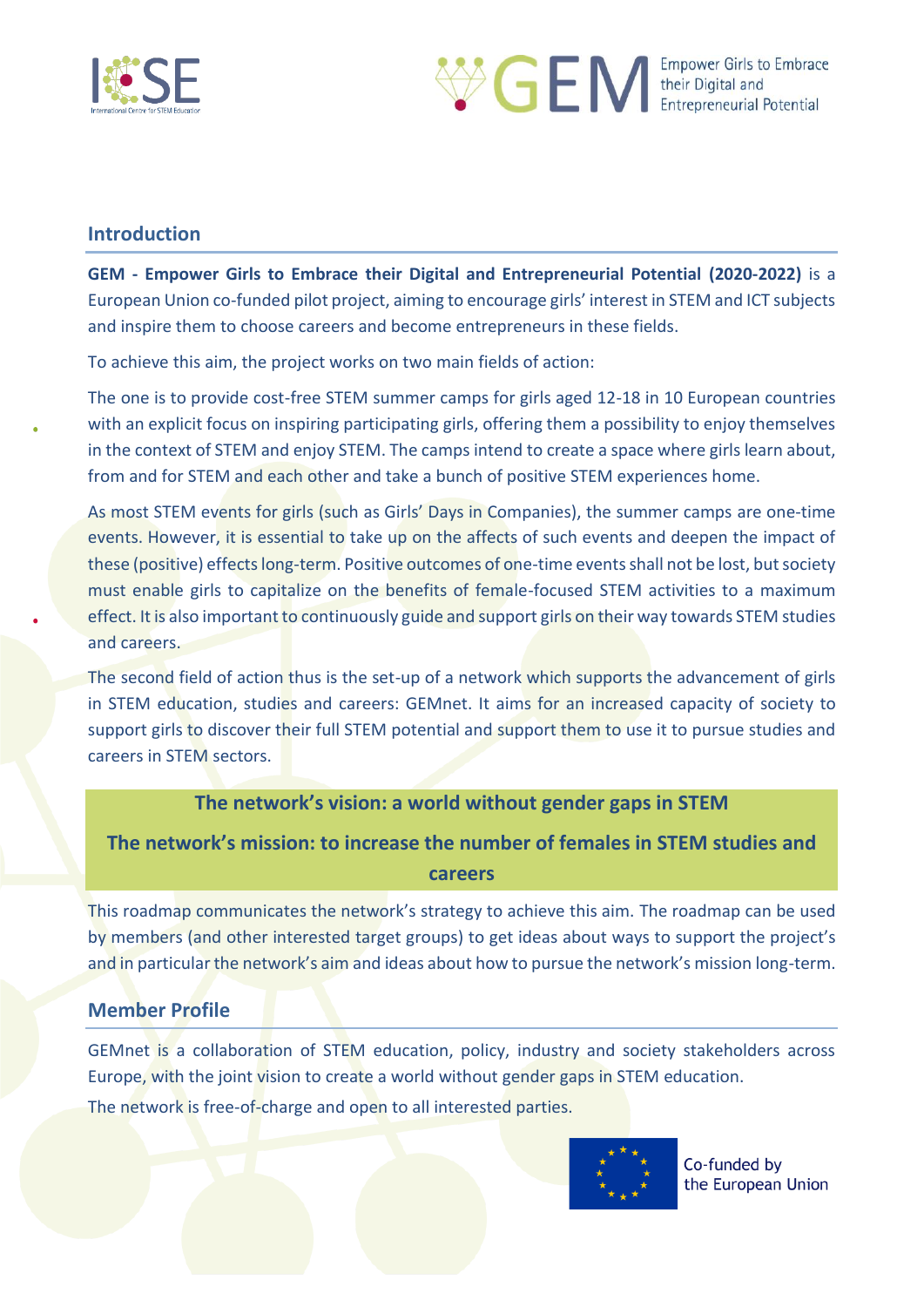



Subscription to the network is possible via the website link: [https://icse.eu/hrf\\_faq/join-gemnet/](https://icse.eu/hrf_faq/join-gemnet/) Coordinator of the network: [Elena Koeck](mailto:elena.koeck@ph-freiburg.de)

At the beginning of the project, the network has started with a circle of initial members: project partners, ICSE Consortium partners, and National GEM Team (NGT) members. These initial members use their links to STEM education research, practice and policy to win further members.

## <span id="page-3-0"></span>**Target Groups**

GEMnet has planned a variety of activities within and beyond project duration to reach the following target groups:

(1) **families/friends** must be informed about their relevance in girls' decisions (emotional stimulus such as encouragement)

(2) **businesses/industry** must be informed about how they can help with the continuous visibility of STEM/ICT)

(3) **policy makers and media** must be informed why they must and how they can help addressing existing issues, sharing best practices in education, and how they can support the establishment of a positive STEM image and how they can support female involvement in STEM as the norm (4) the **education sector** such as teachers, Higher Education staff, or informal learning providers must be informed about their role (to find ways to individually support and encourage girls).

## <span id="page-3-1"></span>**Course of action**

There are certainly many ways to increase the capacity of society to support girls along their STEM journeys, and initiatives such as Scientix' Community of Practice on "Gender in STEM Education" have already provided enriching options to engage. GEMnet sees itself as complementary to such initiatives and works in three main fields of action which have been identified by project partners as most promising at the time:

- consolidation: members connect to each other and to other actors across Europe who have an interest in a world without gender gaps in STEM
- peer-learning: all members share their knowledge about ongoing gender and skills gaps in STEM/digital sectors and share best practice strategies to overcome existing challenges
- communication and dissemination: members work on measures to raise the societal awareness about the need to create a world without gender gaps in STEM and how to achieve it; as well as share peer-learning content and project results

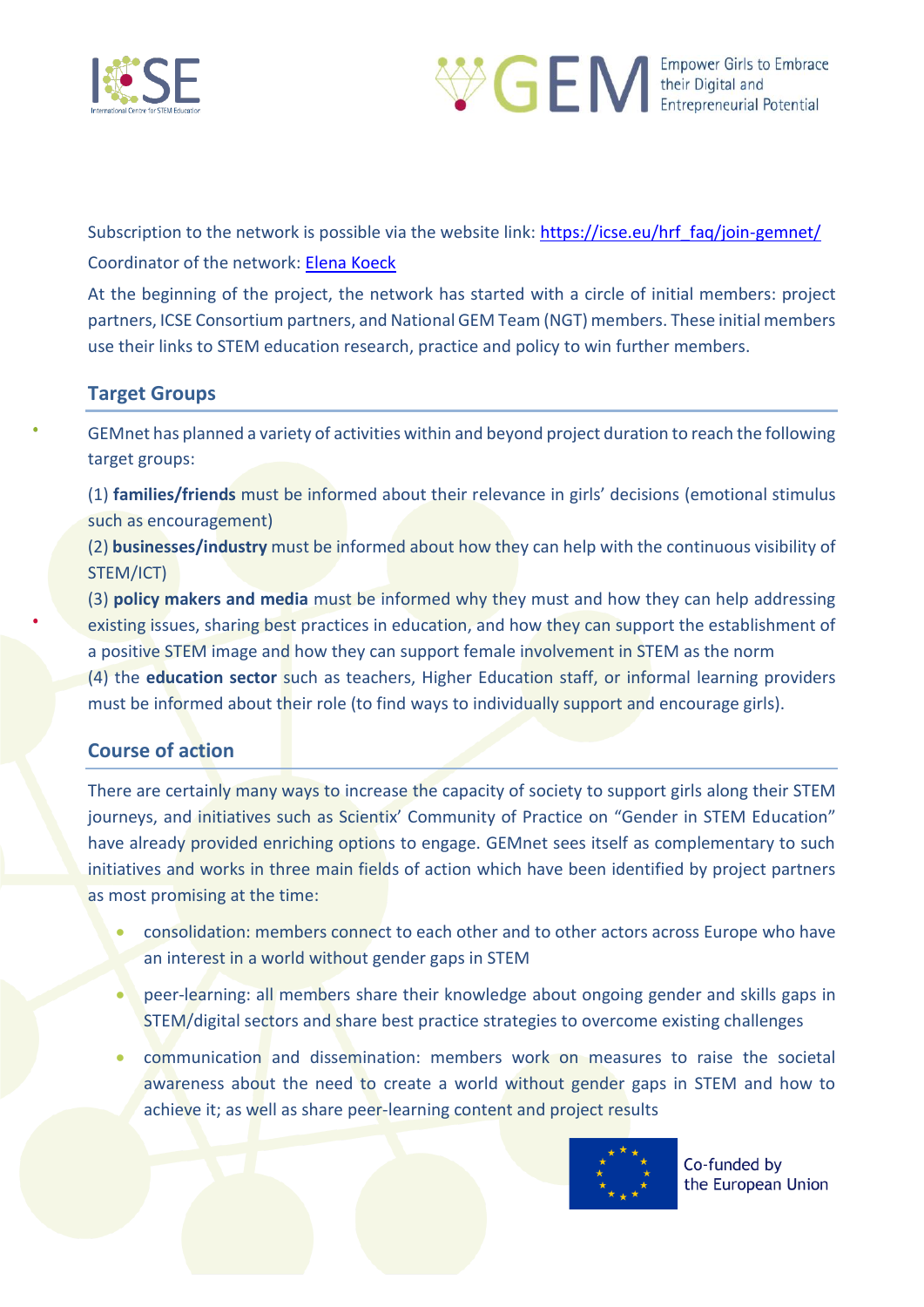



## <span id="page-4-0"></span>**Activities**

The tables below show the types of activities as planned by the initial GEMnet members. These types of activities serve as foundation and impulse-giver for concrete measures on European and national level.

➢ consolidation: connect actors across Europe who have an interest in a world without gender gaps in STEM

| <b>Types of activities</b>                                                                                                                                                                          | <b>Executed by</b>                            |
|-----------------------------------------------------------------------------------------------------------------------------------------------------------------------------------------------------|-----------------------------------------------|
| Design the network's digital appearance (logo, website features, etc.) to<br>attract stakeholders                                                                                                   | WP 5 Leader (in<br>coop. with WP 4<br>leader) |
| Realize a digital space to share among the network and with the public                                                                                                                              | WP 5 Leader (in<br>coop. with WP 4<br>leader) |
| Identification of STEM initiatives for girls                                                                                                                                                        | Project<br>Consortium                         |
| Identification of STEM/digital businesses and industry in the region of<br>partners (primarily in the partner regions as they are most important for<br>regional schools, their teachers and girls) | Project<br>Consortium                         |
| Contact responsible persons for these initiatives to identify collaboration<br>potential                                                                                                            | Project<br>Consortium                         |
| Identification of existing platforms, networks and groups on national level<br>which are relevant                                                                                                   | Project<br>Consortium                         |
| Contact/engage in existing platforms, networks, groups                                                                                                                                              | Project<br>Consortium                         |
| Involve the ICSE Consortium, an association of around 20 Higher Education<br><b>Institutions across Europe</b>                                                                                      | WP 5 leader (in<br>coop. with WP 4<br>leader) |
| Cooperate closely with the National GEM Teams to work on national<br>strategies                                                                                                                     | Project<br>Consortium                         |
| Engage with Scientix and discuss accordant issues with the Scientix<br>community, e.g. in the Scientix Community of Practice "Gender and STEM"                                                      | WP 4 Leader                                   |

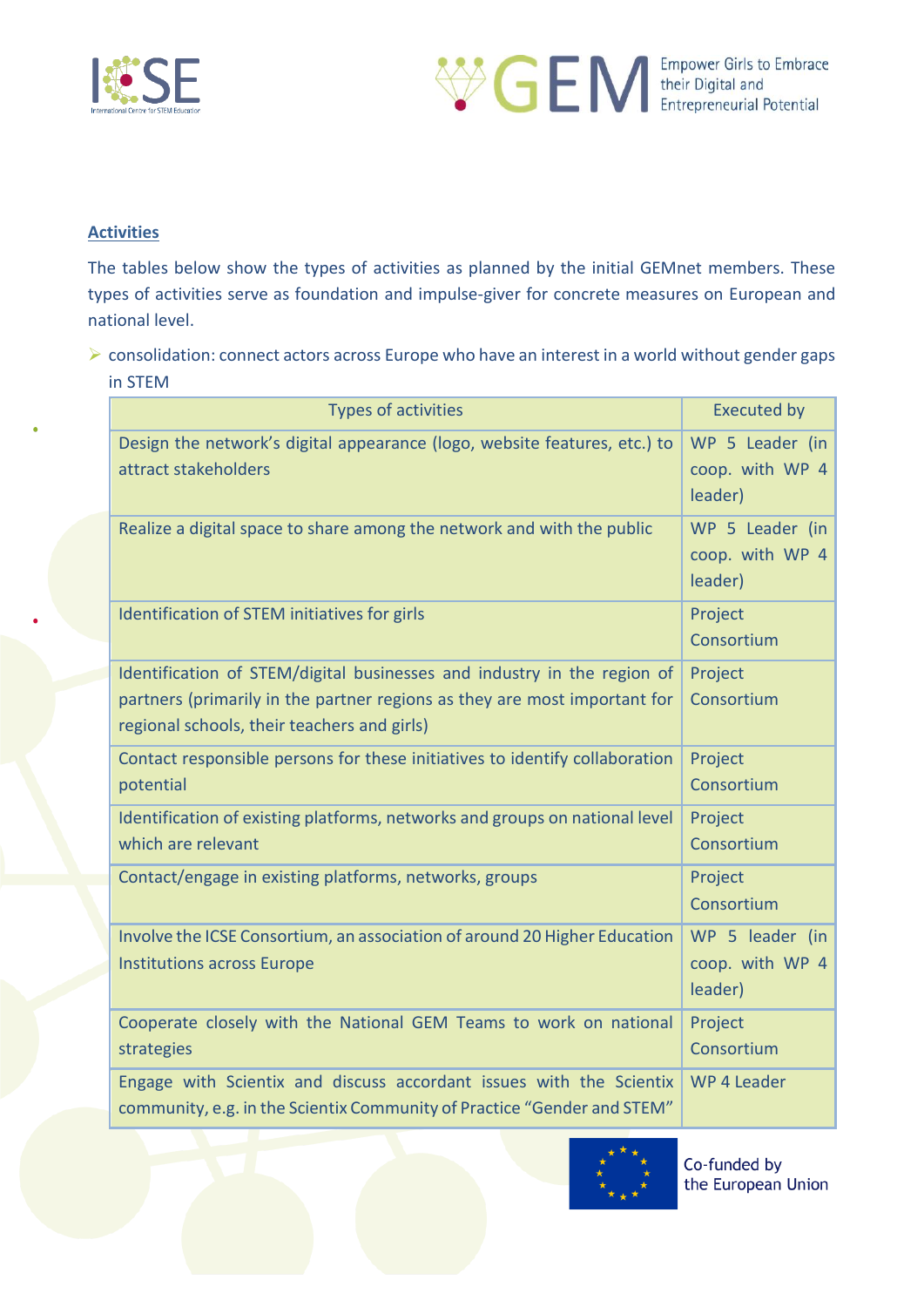



| <b>Represent GEMnet on EPALE</b>                                                                                                                    | WP 4 Leader                                                                                        |  |  |
|-----------------------------------------------------------------------------------------------------------------------------------------------------|----------------------------------------------------------------------------------------------------|--|--|
| <b>Represent GEMnet on eTwinning</b>                                                                                                                | WP 4 Leader                                                                                        |  |  |
| Represent GEMnet on the ETF Open Space                                                                                                              | WP 4 Leader                                                                                        |  |  |
| Identification of specific initiatives on digital technologies, such as a close<br>consultation of the Digital Education Plan and options to engage | WP 4 Leader                                                                                        |  |  |
| Identification of complementary education projects for all topics of<br>gender&STEM                                                                 | WP 4 Leader for<br>international and<br>level, each<br>EU.<br>project partner on<br>national level |  |  |
| Introduce GEMnet members (their institutions/employers) on the<br>webspace and via social media                                                     | WP 5 Leader (in<br>coop. with WP 4<br>leader)                                                      |  |  |
| Make GEMnet known at national level                                                                                                                 | Project<br>consortium<br>and<br>members                                                            |  |  |

• peer-learning: all members share and raise their knowledge about ongoing gender and skills gaps in STEM/digital sectors and share best practice strategies to overcome existing challenges

| <b>Types of activities</b>                                                                                                            | <b>Executed by</b> |
|---------------------------------------------------------------------------------------------------------------------------------------|--------------------|
| Create a state-of-the-art with project partners and initial members to                                                                | Project            |
| identify competence gaps with regards to major topics (stereotypes,<br>gender gaps)                                                   | Consortium         |
| Provide materials to project partners and initial members to overcome                                                                 | Project            |
| competence gaps with regards to major topics (stereotypes, gender<br>gaps)                                                            | Consortium         |
| Send out regular calls for action to all members which present a low-<br>threshold activity to sharing knowledge                      | WP4 leader         |
| Send out regular briefs about highlight topics to all members to keep key<br>messages from the field of girls-in-STEM-education alive | WP4 leader         |

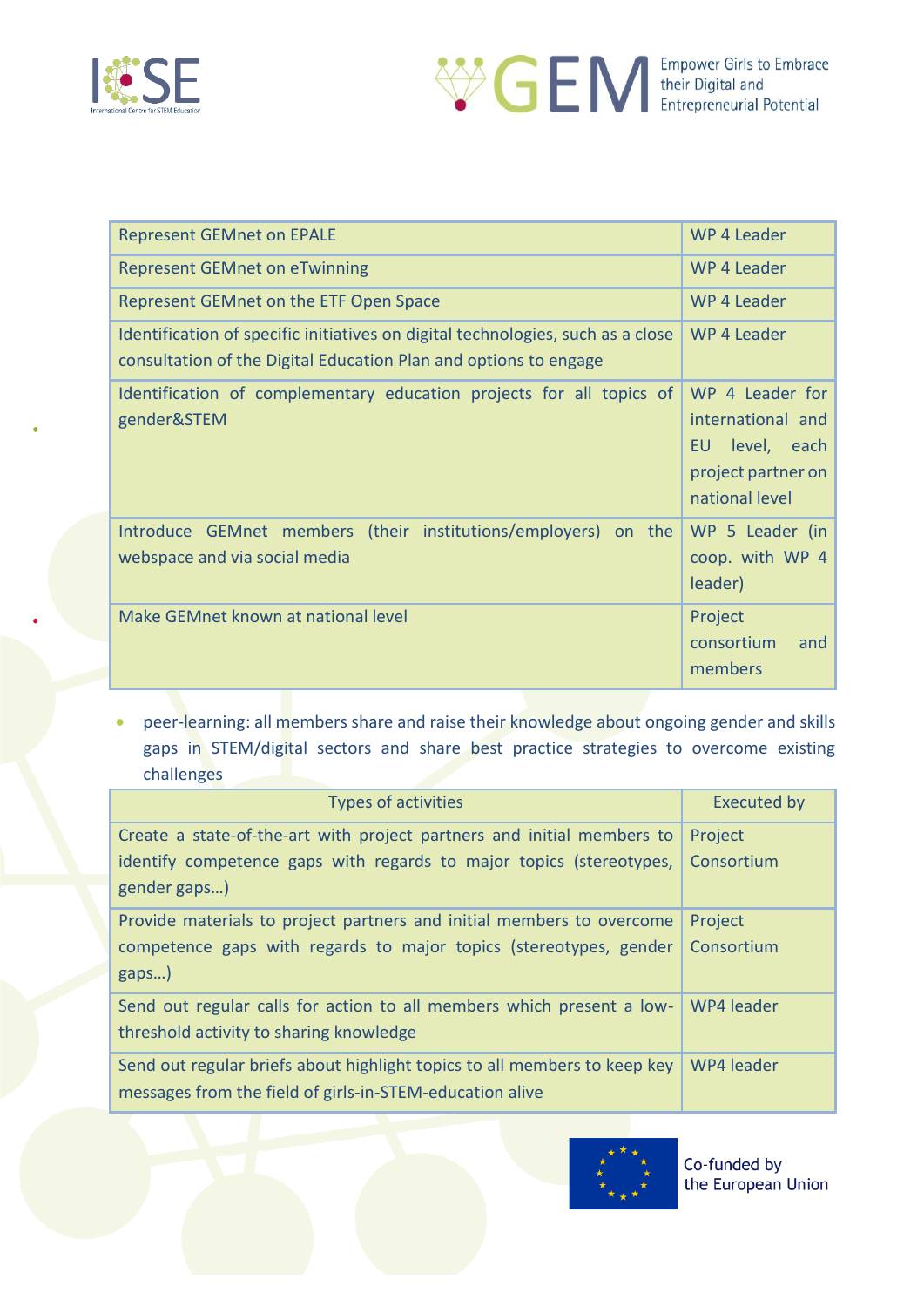



| <b>Empower Girls to Embrace</b>  |
|----------------------------------|
| their Digital and                |
| <b>Entrepreneurial Potential</b> |

| Regular options to get members together                                                                                                                                                                                                                                                                                                                                                                                  | WP 4 and WP 5<br>leader                                       |
|--------------------------------------------------------------------------------------------------------------------------------------------------------------------------------------------------------------------------------------------------------------------------------------------------------------------------------------------------------------------------------------------------------------------------|---------------------------------------------------------------|
| existing<br>platforms,<br>networks,<br><b>Engage</b><br>in<br>groups,<br>e.g.<br>https://www.facebook.com/groups/GenderandSTEM/                                                                                                                                                                                                                                                                                          | WP 4 Leader on<br><b>EU level</b>                             |
| Engage in and share via existing national platforms, networks, groups                                                                                                                                                                                                                                                                                                                                                    | members                                                       |
| Involve representatives from complementary education projects for all<br>topics of gender&STEM, e.g. https://festemproject.eu/, e.g. invitation to<br>impulse lectures                                                                                                                                                                                                                                                   | WP 4 Leader for<br><b>EU level</b>                            |
| Exchange with representatives from complementary education projects<br>for all topics of gender&STEM                                                                                                                                                                                                                                                                                                                     | each<br>project<br>partner<br>on<br>national level            |
| Create material (e.g. a flyer) which introduces the network to STEM/digital<br>business sectors (primarily in the partner regions as they are most<br>important for participating girls and their teachers)                                                                                                                                                                                                              | Project<br>Consortium                                         |
| Write easy-to-understand texts on relevant topics:<br>$\rightarrow$ shortcomings of STEM/digital education<br>$\rightarrow$ drop-out rates of girls<br>$\rightarrow$ roles and barriers of girls<br>$\rightarrow$ growing shortage of STEM/digital skills<br>$\rightarrow$ loss of innovation capacity for Europe, etc.<br>which will be published on the GEMnet webspace as well as serve for<br>communication purposes | WP4 leader (with<br>contribution<br><sub>of</sub><br>members) |
| Discuss the matters at hand with teacher students in STEM education<br>programmes at their Higher Education Institutions                                                                                                                                                                                                                                                                                                 | Project<br>consortium                                         |
| Discuss the matters at hand with colleagues at their Higher Education<br>Institutions                                                                                                                                                                                                                                                                                                                                    | Project<br>consortium                                         |
| Share results from these discussions with GEMnet members                                                                                                                                                                                                                                                                                                                                                                 |                                                               |

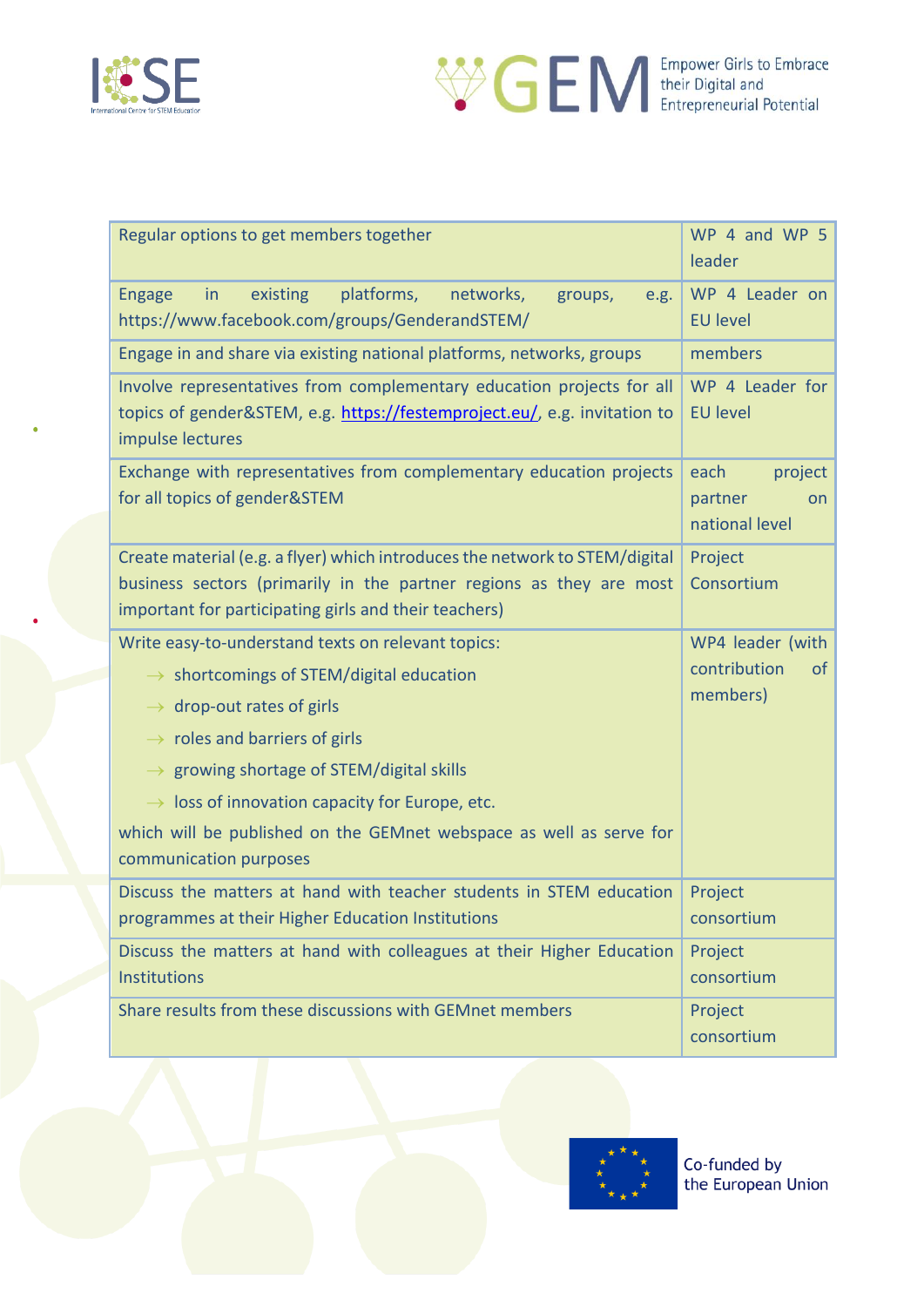



| Introduce the project and accordant key issues and best-practices on EU WP 5 leader and |            |  |
|-----------------------------------------------------------------------------------------|------------|--|
| and national policy level                                                               | Project    |  |
|                                                                                         | Consortium |  |

• Communication and dissemination: members work on measures to raise the societal awareness about the need to create a world without gender gaps in STEM and how to achieve it; as well as share peer-learning content and project results.

The network is an essential element of the project's sustainability strategy, as it will continue its activities beyond project duration. Thus, the network will be involved in the planning of the Sustainability Plan and some activities will explicitly refer to it.

 $\rightarrow$  To learn about these communication and dissemination activities please go through the project's Communication & Dissemination Plan as well as the Sustainability Plan, which are complementary documents to this roadmap.

## <span id="page-7-0"></span>**Evaluation**

The key performance indicators (KPI, measurable) to assess the network's success are as follows:

- $\sqrt{\phantom{a}}$  number of GEMnet Members at the end of the project (target value: 100+)
- $\sqrt{\phantom{a}}$  number of countries involved (target value: 11+)
- $\sqrt{\phantom{a}}$  number of concrete measures planned (also beyond project duration) (target value: 100+)

 $\sqrt{\phantom{a}}$  number of successfully completed measures (during project duration) (target value: 100+) The KPI will be monitored by the Coordinator in cooperation with WP4 leader.

These quantified KPI will be added by a qualified evaluation which will be performed through interviewing our GEMnet Members. Qualified indicators are as follows:

- do members feel prepared to act as multipliers to promote GEM and related topics (stereotypes, gender and skills gaps, ICT challenges across Europe, etc.)
- do members feel able to support similar STEM education activities for girls in the future
- in how far has members' personal perception of the matters at hand (gender and skills gaps, etc.) changed
- do members have an idea of their possibilities to engage beyond project duration (goes hand in hand with the project's sustainability strategy)

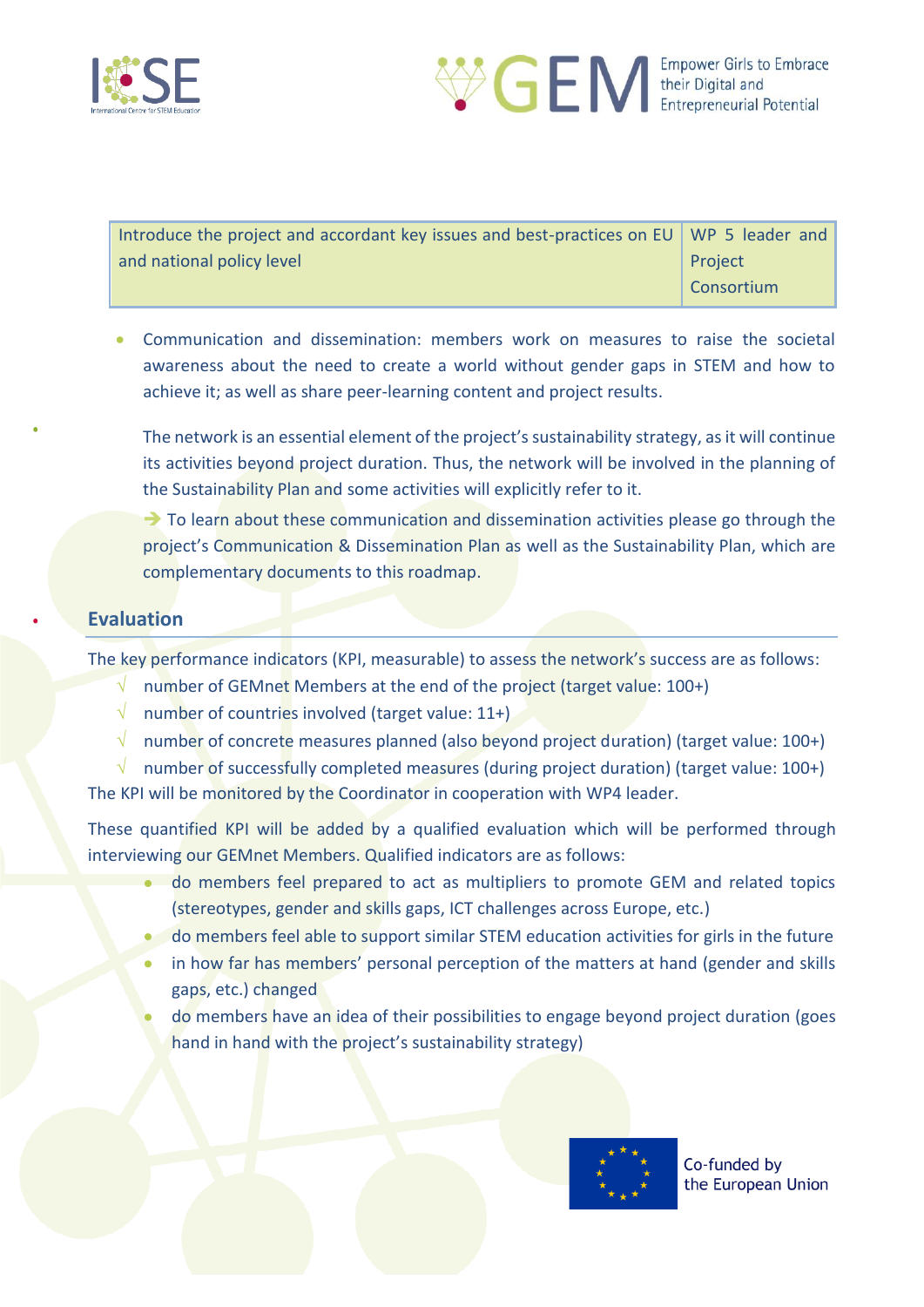



#### <span id="page-8-0"></span>**Project Framework**

#### <span id="page-8-1"></span>**Operational timescale**

In general, the GEMnet activities are sorted in short-, middle- and long-term activities.

The short term activities are supposed to establish the network and gather initial members, establish a state-of-the-art with regards to the competences of the network as a whole and the establishment of common ground with regards to the networks vision, mission and steps to pursue the mission, as well as the objectives in terms of the project.

The middle-term activities are most of the activities as described in the tables above and the communication and dissemination plan and serve to accomplish the networks main fields of action consolidation, peer-learning and communication and dissemination within the timespan of the GEM project.

The long-term activities refer to activities beyond project duration, for example maintaining the networks digital space and remaining active in relevant platforms to keep key messages about gender-and-STEM-education on the agenda of relevant stakeholders. These activities are covered in the project's Sustainability Plan.

The work package to realize the network is structured in IV main operational phases.

#### (I) Preparation phase (M1-18)

I.1) WP4 leader (together with all consortium partners) provides a short work-shop session to educate GEMnet members in ongoing gender and skills gap in STEM/digital sectors, reasons for it (drop-out rates of girls, roles and barriers of girls) and their consequences (e.g. severe upcoming shortage of digital skills, loss of innovation capacity for Europe)

I.2) ICSE and its consortium partners use their links to schools, businesses, NGOs, (non-formal) education providers, ministries, municipalities, as well as STEM/educational research centres to win GEMnet members. Winning members is supposed to be a continuous process beyond project duration.

I.3) ICSE creates a digital web space for GEMnet. This digital web space will not only

- represent the network and
- allow subscription to the network, but will also
- offer group interactions: members can publish posts, comment on posts, upload materials and contact other members

#### (II) Set-up phase (M19 - 24)